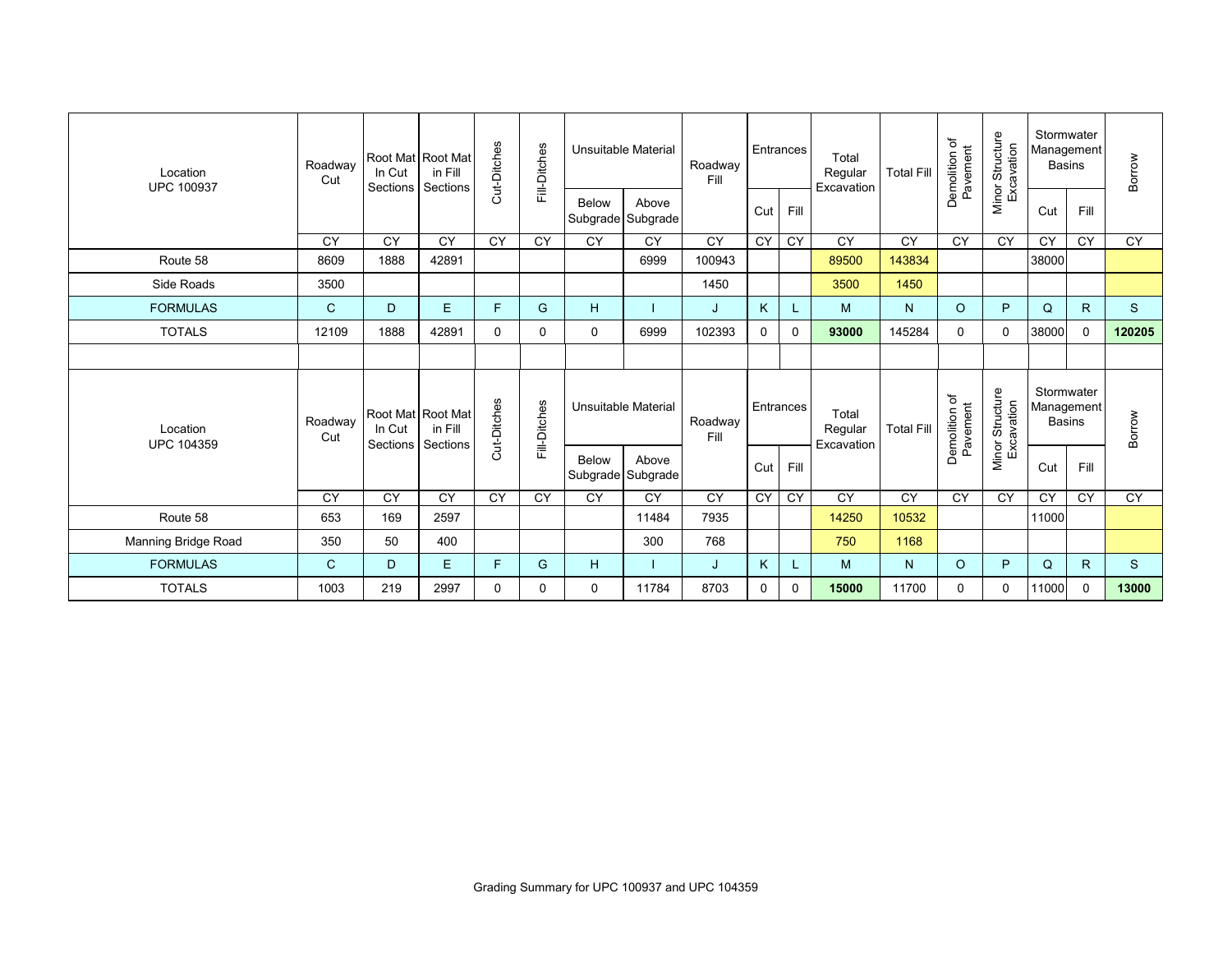| <b>ROADWAY</b>                    | <b>TOTALS</b> | $^{\circledR}$<br>2" Asphalt Conc. Ty. SM-12.5E<br>220 lbs/sy | $^{\circledR}$<br>6" Asphalt Concrete Ty. IM-19.0D<br>660 Ibs/sy | 7" Asphalt Concrete Base Course Ty.<br>BM-25.0A | 8" Aggr. Base Matl. Ty. 1 No. 21B | Geotextile (Subgrade Stab.) | Variable Depth Asphalt Concrete Ty.<br>IM-19.0D (Buildup) | BM-25.0A (Buildup)<br>Asphalt Concrete<br>Base Course Ty.<br>Variable Depth | 6" Aggr. Base Matl. Ty. 1 No. 21B | 4" Concrete Sidewalk |
|-----------------------------------|---------------|---------------------------------------------------------------|------------------------------------------------------------------|-------------------------------------------------|-----------------------------------|-----------------------------|-----------------------------------------------------------|-----------------------------------------------------------------------------|-----------------------------------|----------------------|
|                                   | SY            | <b>TON</b>                                                    | <b>TON</b>                                                       | <b>TON</b>                                      | <b>TON</b>                        | SY                          | <b>TON</b>                                                | <b>TON</b>                                                                  | <b>TON</b>                        | SY                   |
| Route 58 Full Depth               | 98,266        | 10,810                                                        | 32,428                                                           | 37,833                                          | 43,631                            | 98,266                      |                                                           |                                                                             |                                   |                      |
| Phase 1 Temp Full Depth           | 11,873        | 1,307                                                         | 3,919                                                            | 4,572                                           | 5,272                             | 11,873                      |                                                           |                                                                             |                                   |                      |
| Route 58 Build Up                 | 24,802        | 2,729                                                         |                                                                  |                                                 |                                   |                             | 4,093                                                     | 14,457                                                                      |                                   |                      |
| Route 58 Mill and Overlay         | 14,190        | 1,561                                                         |                                                                  |                                                 |                                   |                             |                                                           |                                                                             |                                   |                      |
| Raleigh Drive Overlay             | 325           | 36                                                            |                                                                  |                                                 |                                   |                             |                                                           |                                                                             |                                   |                      |
| <b>Beachwood Drive Overlay</b>    | 342           | 38                                                            |                                                                  |                                                 |                                   |                             |                                                           |                                                                             |                                   |                      |
| Faifield Ave Overlay              | 310           | 35                                                            |                                                                  |                                                 |                                   |                             |                                                           |                                                                             |                                   |                      |
| Robin Ave Overlay                 | 526           | 58                                                            |                                                                  |                                                 |                                   |                             |                                                           |                                                                             |                                   |                      |
| Forest Glenn Drive Overlay        | 1,201         | 133                                                           |                                                                  |                                                 |                                   |                             |                                                           |                                                                             |                                   |                      |
| Forest Glenn Drive Full Depth     | 967           | 107                                                           | 320                                                              | 373                                             | 430                               | 967                         |                                                           |                                                                             |                                   |                      |
| Kenyon Road Overlay               | 3,641         | 401                                                           |                                                                  |                                                 |                                   |                             |                                                           |                                                                             |                                   |                      |
| Kenyon Road Full Depth            | 2,198         | 242                                                           | 726                                                              | 847                                             | 976                               | 2,198                       |                                                           |                                                                             |                                   |                      |
| English Oak Drive Overlay         | 330           | 37                                                            |                                                                  |                                                 |                                   |                             |                                                           |                                                                             |                                   |                      |
| English Oak Drive Full Depth      | 179           | 20                                                            | 60                                                               | 69                                              | 80                                | 179                         |                                                           |                                                                             |                                   |                      |
| <b>Cameron Crossing Overlay</b>   | 371           | 41                                                            |                                                                  |                                                 |                                   |                             |                                                           |                                                                             |                                   |                      |
| Cove Point Drive Overlay          | 830           | 92                                                            |                                                                  |                                                 |                                   |                             |                                                           |                                                                             |                                   |                      |
| Faulk Rd Overlay                  | 447           | 50                                                            |                                                                  |                                                 |                                   |                             |                                                           |                                                                             |                                   |                      |
| Lakewood Drive Overlay            | 567           | 63                                                            |                                                                  |                                                 |                                   |                             |                                                           |                                                                             |                                   |                      |
| <b>Barrett Drive Overlay</b>      | 169           | 19                                                            |                                                                  |                                                 |                                   |                             |                                                           |                                                                             |                                   |                      |
| <b>Barrett Drive Full Depth</b>   | 467           | 52                                                            | 155                                                              | 180                                             | 208                               | 467                         |                                                           |                                                                             |                                   |                      |
| Grove Ave Overlay                 | 677           | 75                                                            |                                                                  |                                                 |                                   |                             |                                                           |                                                                             |                                   |                      |
| Manning Road Overlay              | 839           | 93                                                            |                                                                  |                                                 |                                   |                             |                                                           |                                                                             |                                   |                      |
| Manning Road Full Depth           | 1,166         | 129                                                           | 385                                                              | 449                                             | 518                               | 1,166                       |                                                           |                                                                             |                                   |                      |
| Northbrook Road Overlay           | 208           | 23                                                            |                                                                  |                                                 |                                   |                             |                                                           |                                                                             |                                   |                      |
| Northbrook Road Full Depth        | 1,469         | 162                                                           | 485                                                              | 566                                             | 653                               | 1,469                       |                                                           |                                                                             |                                   |                      |
| Centerpont Drive West Full Depth  | 1,448         | 160                                                           | 478                                                              | 558                                             | 644                               | 1,448                       |                                                           |                                                                             |                                   |                      |
| Centerpoint Drive East Full Depth | 610           | 68                                                            | 202                                                              | 235                                             | 271                               | 610                         |                                                           |                                                                             |                                   |                      |
| <b>Staley Drive Full Depth</b>    | 786           | 87                                                            | 260                                                              | 303                                             | 350                               | 786                         |                                                           |                                                                             |                                   |                      |
| <b>Concrete Sidewalk</b>          | 0             | 0                                                             |                                                                  |                                                 |                                   |                             |                                                           |                                                                             |                                   | 6,800                |
| <b>Asphalt Path</b>               | 14,151        | 1,557                                                         |                                                                  |                                                 |                                   |                             |                                                           |                                                                             | 4,713                             |                      |
|                                   | <b>TOTAL</b>  | 20,185                                                        | 39,418                                                           | 45,985                                          | 53,033                            | 119,430                     | 4,093                                                     | 14,457                                                                      | 4,713                             | 6,800                |